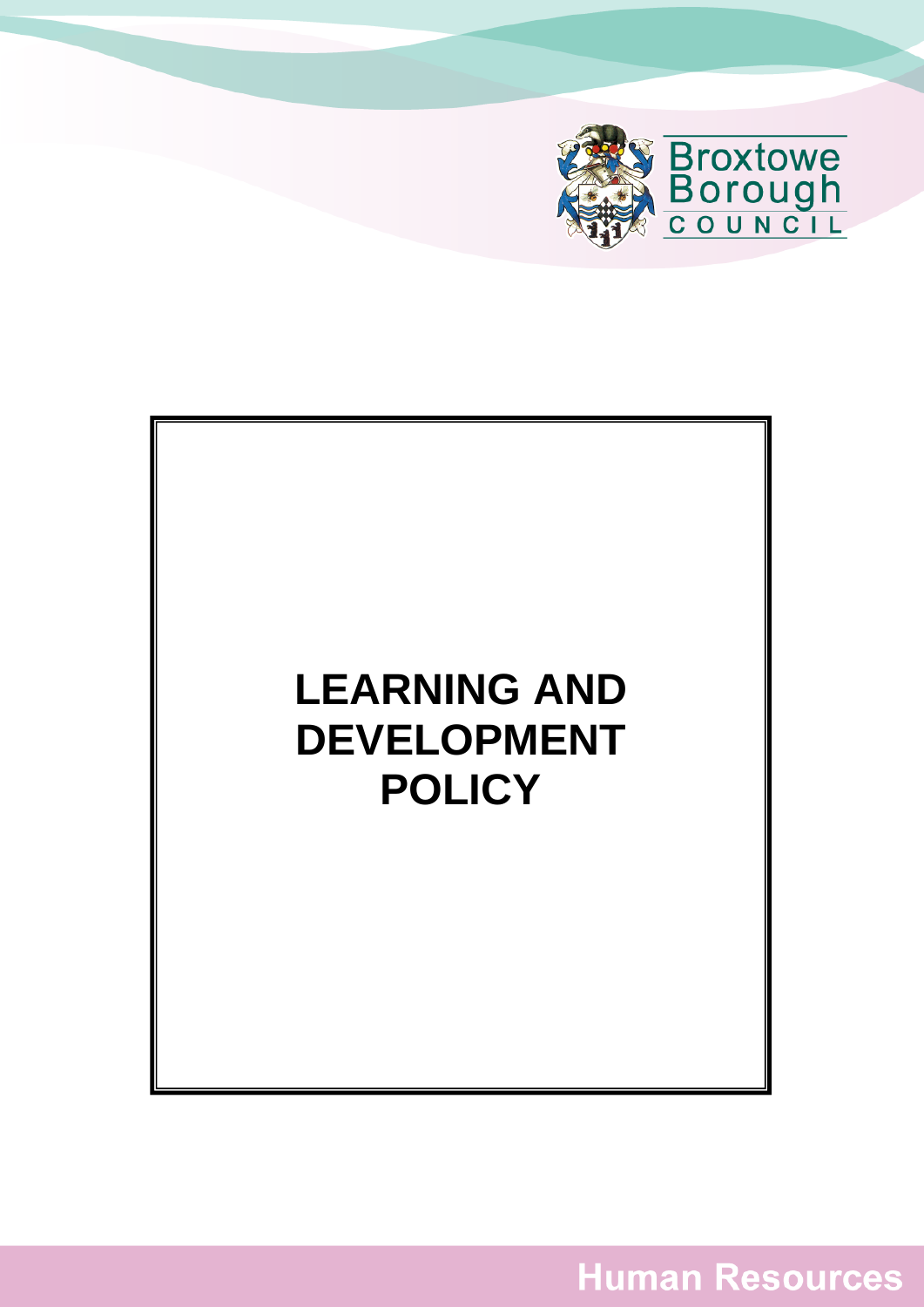# <span id="page-1-0"></span>**CONTENTS**

| 5.3 Job specific/Technical learning and Development4 |  |
|------------------------------------------------------|--|
|                                                      |  |
|                                                      |  |
|                                                      |  |
|                                                      |  |
|                                                      |  |
|                                                      |  |
|                                                      |  |
|                                                      |  |
|                                                      |  |
|                                                      |  |
|                                                      |  |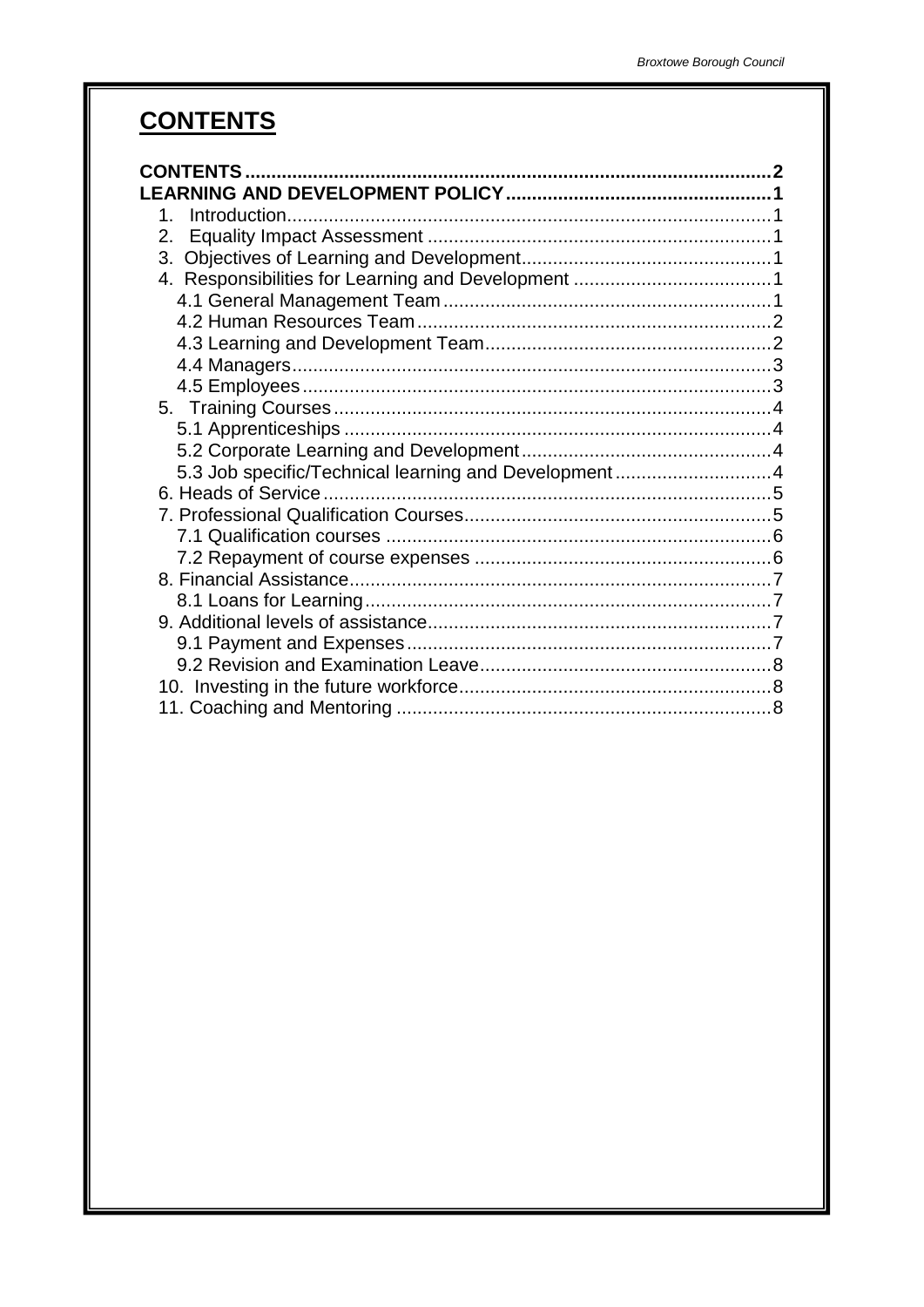# <span id="page-2-0"></span>**LEARNING AND DEVELOPMENT POLICY**

#### <span id="page-2-1"></span>**1. Introduction**

The Council is committed to the development of employees in order for them to carry out their role at the Council competently.

Learning and development will be closely linked to service delivery underpinning the Council's Corporate and Business Plans. The Council recognises that in order to deliver quality services to its customers and establish itself as an employer of choice it needs to continually invest in the development of its people to increase recruitment and retention, motivation, morale and job satisfaction of individuals and help them maximise their potential within and outside the organisation.

#### <span id="page-2-2"></span>**2. Equality Impact Assessment**

An Equality Impact Assessment of this policy has been undertaken to ensure that the implications of its introduction will not cause adverse impact or discrimination against different groups of employees with the organisation.

#### <span id="page-2-3"></span>**3. Objectives of Learning and Development**

The overall aims and objectives for learning development are:

- To enable the Council to attain its strategic objectives through investing in its employees
- To use the Apprenticeship scheme to fill skills gaps through recruitment and restructuring
- To promote equality of access to learning
- To encourage employees and to develop their skills and level of responsibility to the maximum of their potential
- To widen and update the skills profile of employees to maximise their versatility, employability and future job security
- To enable employees to raise performance, quality and customer service in pursuit of service excellence in order to ensure they have the right skills at the right time to deliver effective and efficient services.
- Promote work experience opportunities for the Community to address future skills gaps and provide early careers advice

#### <span id="page-2-4"></span>**4. Responsibilities for Learning and Development**

- <span id="page-2-5"></span>4.1 General Management Team
	- Set the strategic direction for the organisation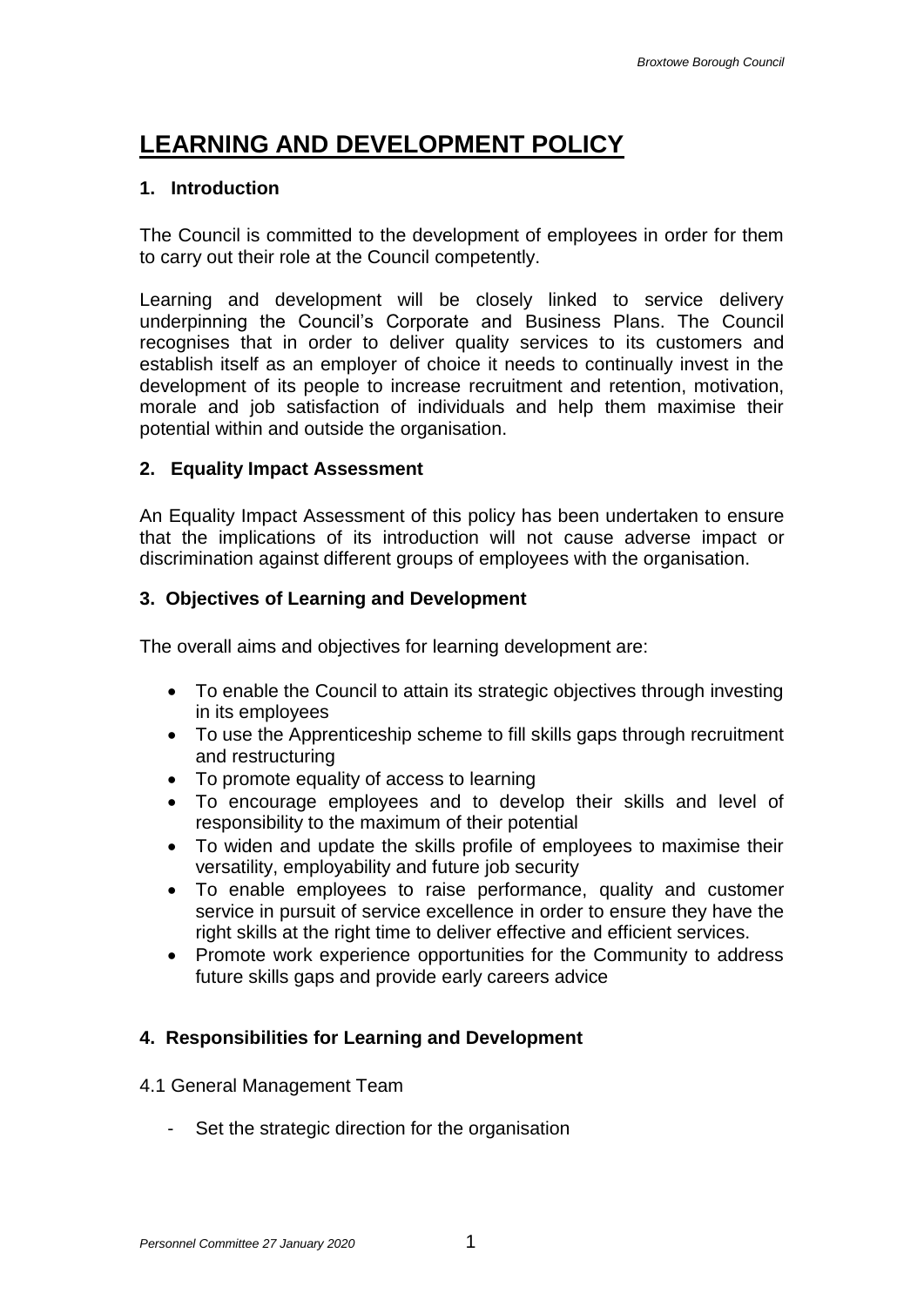- Communicate the importance of and organisation commitment to learning and development
- Demonstrate their support by participating in and leading key learning and development activities
- Hold senior managers accountable for ensuring all their staff are appraised and have appropriate access to learning and development opportunities
- <span id="page-3-0"></span>4.2 Human Resources Team
	- Implement the People Strategy and Corporate Learning and Development programme in response to corporate initiatives and needs identified in Business and Personal Action Plans
- <span id="page-3-1"></span>4.3 Learning and Development Team
	- Champion employee development across the Council
	- Ensure that mandatory learning and development requirements are identified, communicated and effectively organised by Managers through Annual Performance Appraisals, 121's and supervision meetings.
	- Provide a range of other internal, external, online and blended learning and development interventions, resources and programmes enabling equality of access to learning for all.
	- Ensure learning and development opportunities are cost effective and of benefit to the individual and the Council
	- Administer the Learning and Development Budget in conjunction with the HR Manager and work with departments to utilise their own training budgets
	- Evaluate and review the learning and development opportunities provided
	- Lead on the Apprenticeship programme
	- Identify and encourage Managers to consider Apprenticeships when vacancies arise
	- Administer and maintain the Council's e-learning platform the Broxtowe Learning Zone (BLZ), updating and refreshing mandatory courses.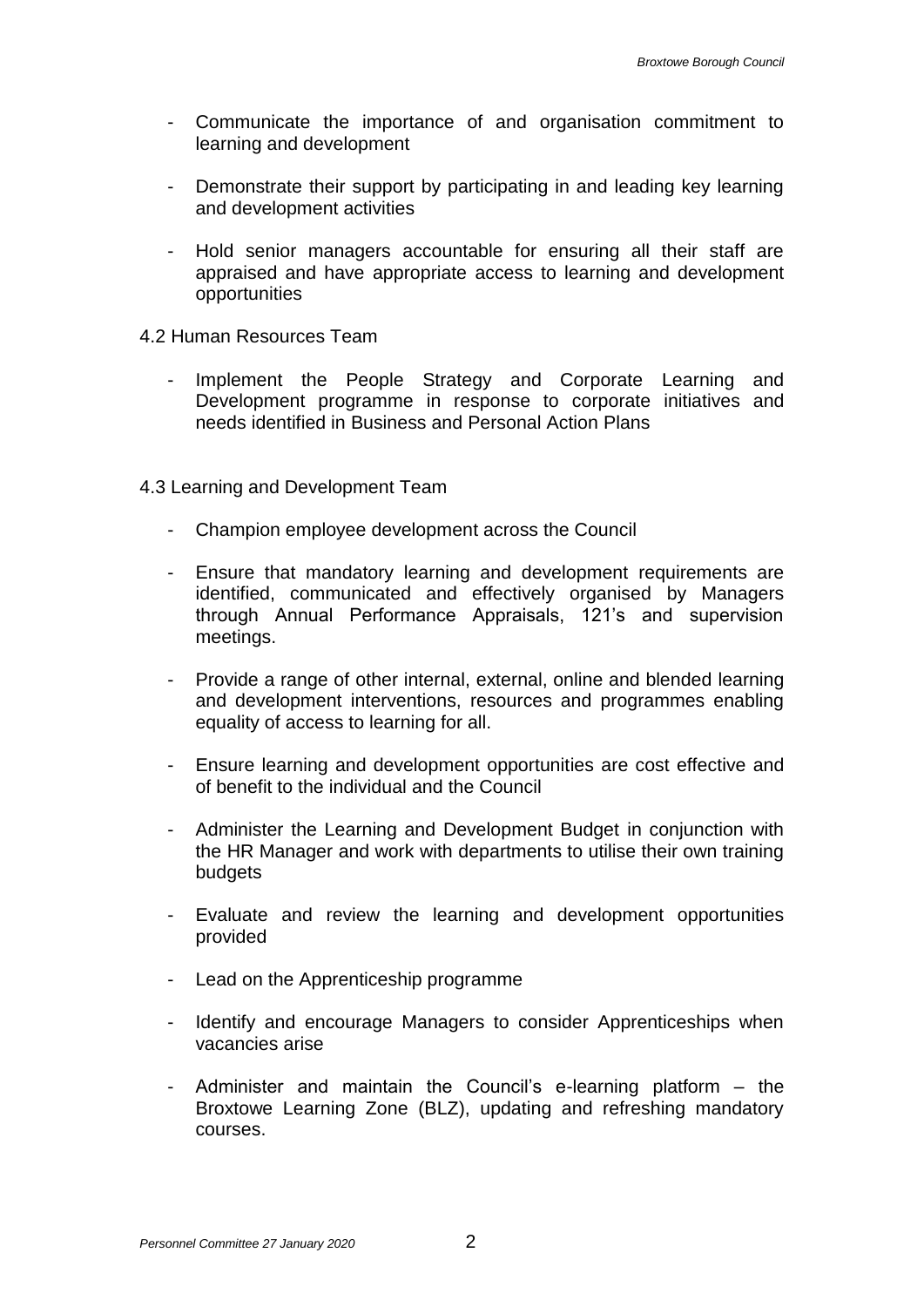Link in with the Council's commitment to Health and Wellbeing by facilitating and supporting learning in these areas.

#### <span id="page-4-0"></span>4.4 Managers

- Induct new employees/employees new to a post and provide feedback and coaching on immediate work progress
- Ensure that mandatory learning and development requirements are identified, communicated and effectively organised through Annual Performance Appraisals, Probationary meetings, 121's, supervision meetings and supporting action plans.
- Encourage and support staff to be proactive about their selfdevelopment at work and facilitate reinforcement and application of learning in the workplace
- Monitor and ensure prompt compliance with mandatory learning and development and deal with issues of non-compliance
- Be aware of equality and diversity issues and how they impact on learning and development opportunities
- Liaise with Learning and Development Team to consider filling vacancies with Apprenticeship roles
- Consider Apprenticeship roles as part of any restructure
- Consider Apprenticeships for internal employees to address skills gaps
- Positively support the Work Experience Programme

#### <span id="page-4-1"></span>4.5 Employees

- Demonstrate commitment to and take personal responsibility for their own learning and development, not least when participating in Performance Appraisals and Performance Review meetings
- Undertake their mandatory learning and development promptly
- Repay fees and learning and development expenses as specified in this policy.
- Actively participate in Annual Performance Appraisals, 121's and supervision from Line Managers.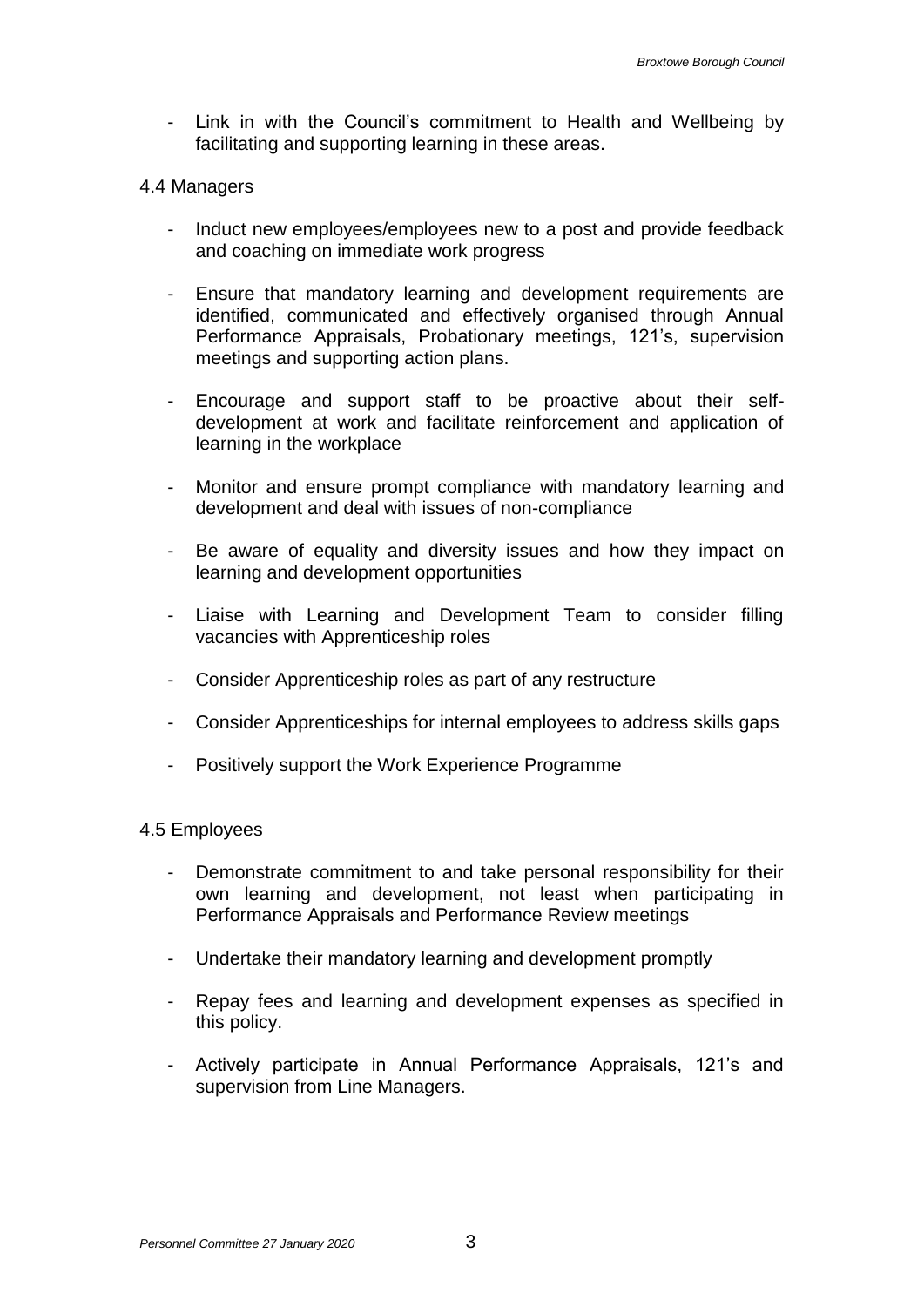# **Trade Union Learning Representatives**

Trade Union Learning Representatives will support the learning and development of their members by providing advice and guidance on learning and assisting members with their literacy, numeracy and ICT skills.

Signposting Members to the Union's portfolio of courses which may include literacy and numeracy.

# <span id="page-5-0"></span>**5. Training Courses**

Any employee who has at least 26 weeks' continuous services has the legal right to make a request in relation to study or training and to have that request considered. The Council has a duty to consider any request but it is not legally obliged to automatically agree to a request to pay for the training or to pay for time off.

# **Types of courses:**

#### <span id="page-5-1"></span>5.1 Apprenticeships

The opportunity to use the Council's Apprenticeship Levy funding should always be explored in discussions with the Learning and Development team prior to any other courses being considered (see the Apprenticeship Strategy document). The Council has already committed substantial funds to the Apprenticeship Levy and any underspend is claimed back by the Government.

#### <span id="page-5-2"></span>5.2 Corporate Learning and Development

The Learning and Development Team will organise learning and development opportunities for employees across all directorates of the Council this includes induction, employee relations and other topics relevant to employment.

#### <span id="page-5-3"></span>5.3 Job specific/Technical learning and Development

The employee and their line manager will work together to identify learning and development opportunities to enable employees to develop and increase the knowledge and skills so that they may competently carry out their role at the council. This may include on-the-job learning and development, work shadowing, coaching and mentoring, online and e-learning programmes and attendance on informal and formal training events, briefing seminars and conferences. This may also include blended learning.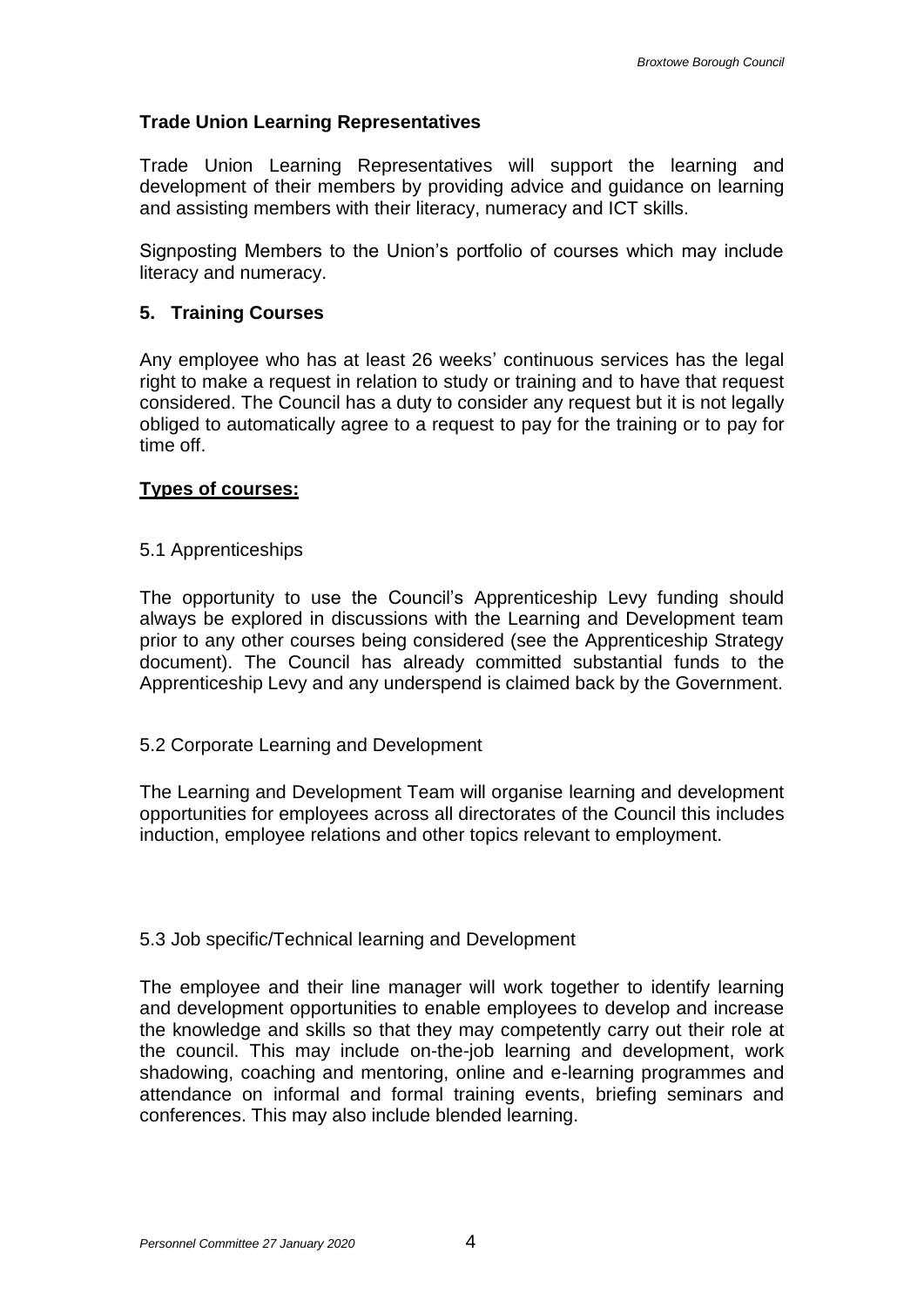Some of these activities may not have a direct cost, but it should be noted that there will be an indirect cost in relation to officer time and this should be recognised and built into work schedules.

Employees should submit written requests for no cost learning and development to their Line Manager in line with local departmental procedures and they should not book their place on any course or event until they have received approval from their manager to take the time off.

Some of these activities may have a cost. All applications for paid learning and development must be submitted on form LD1 to the Line Manager and/or Head of Service for approval (where the funds are located within a service area budget) who will send it to the Department's Administrator for them to record necessary details and to the Learning and Development Team for their records. Applications for paid learning where funding is within the corporate training budget will be submitted to the Line Manager and/or Head of service on form LD1 for approval, and also approved by the HR manager.

No bookings can be confirmed until the expenditure and time off has been approved.

The Learning and Development team should be informed of all learning and development so that they can include the details on employee's personal record.

# <span id="page-6-0"></span>**6. Heads of Service**

Heads of Service will be required to pay for job specific learning and development from their service area budget.

# <span id="page-6-1"></span>**7. Professional Qualification Courses**

In some instances, it may be appropriate for an employee as part of their job to undertake a formal qualification which is essential to their profession and role within the Council. Support will not be given for qualification(s) of marginal value to the Council.

Before agreeing to a request for any professional learning and development the line manager must have a clear idea of the commitment required from the employee in relation to term dates, day and block release commitments, course workload and the examination schedule. The manager must have a discussion with the employee to confirm that the employee has the aptitude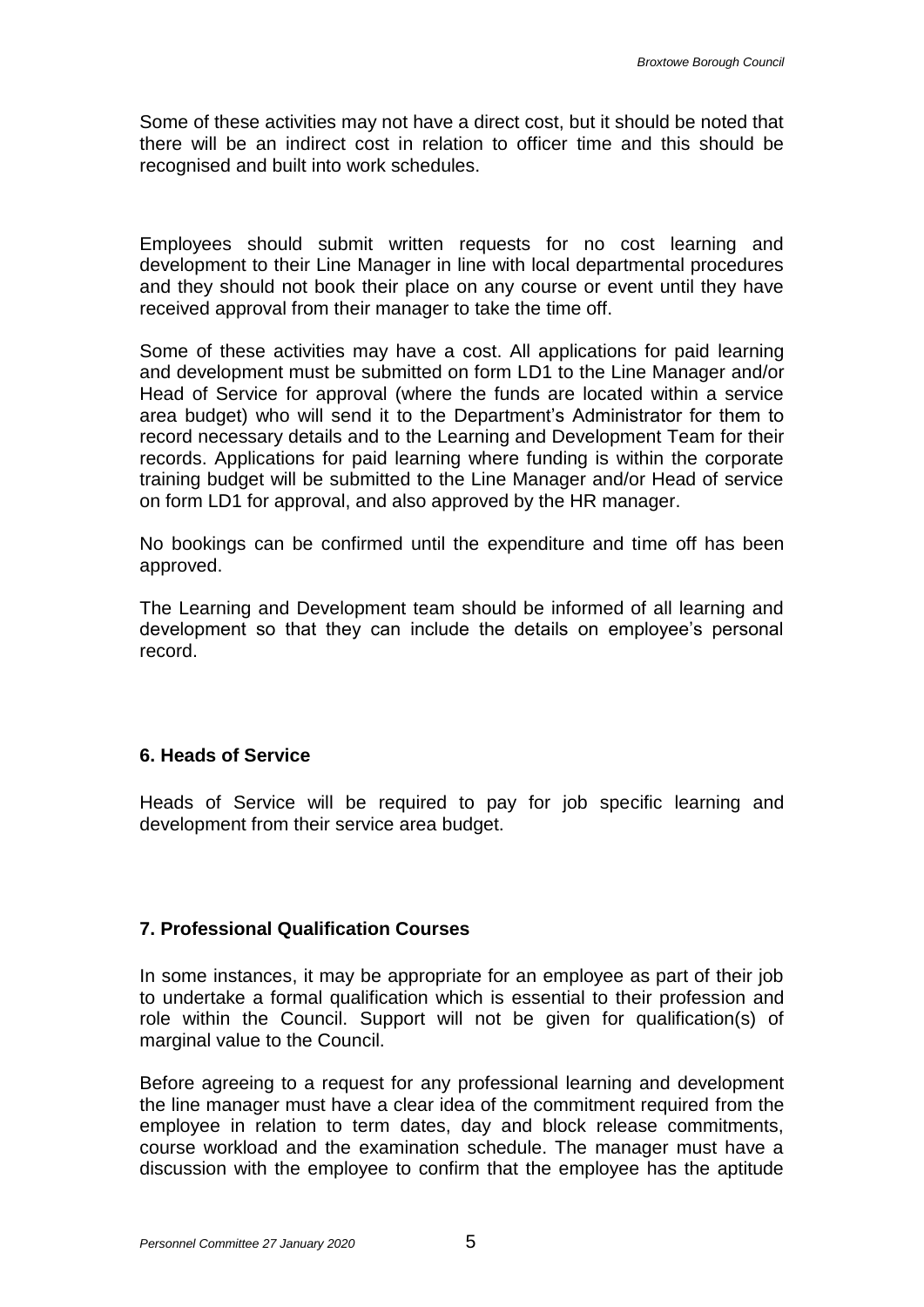and capacity to undertake the course and that the section can provide adequate cover when the employee is absent. The manager must also ensure that the employee understands their obligation regarding the Repayment of Fees and Expenses as detailed in section

The Corporate Learning and Development budget will pay for corporate learning and development courses and for professional courses of study leading to a qualification required for the employee's job role.

The Apprenticeship Levy should always be explored when considering Professional Courses.

#### <span id="page-7-0"></span>7.1 Qualification courses

Once approval has been given to pay for an employee to attend a professional qualification course, agreement may be given to pay for course related expenses which could include but is not restricted to:

- Course fees
- Registration fees
- Examination fees
- Reasonable expenditure on books and other essential equipment

The employee will be required to sign a Learning Agreement form LD2.

#### <span id="page-7-1"></span>7.2 Repayment of course expenses

If an employee leaves the Council within 2 years of completing their professional training qualification and they take up a new post, they will be required to repay the courses fees and any related expenses. The repayment will pro-rata dependent on the length of time that has passed since course completion. The exceptions are if the employee is dismissed due to redundancy or ill health and all Apprenticeship Levy funded training.

Repayment is also required if an employee fails to show satisfactory progress and fails an examination or fails to attend an examination or leaves the course.

The Head of Service, following discussions with the HR Manager, may approve payment for the re-sitting of examinations where the failure or unsatisfactory progress has been due to exceptional circumstances and the employee has otherwise been making satisfactory progress.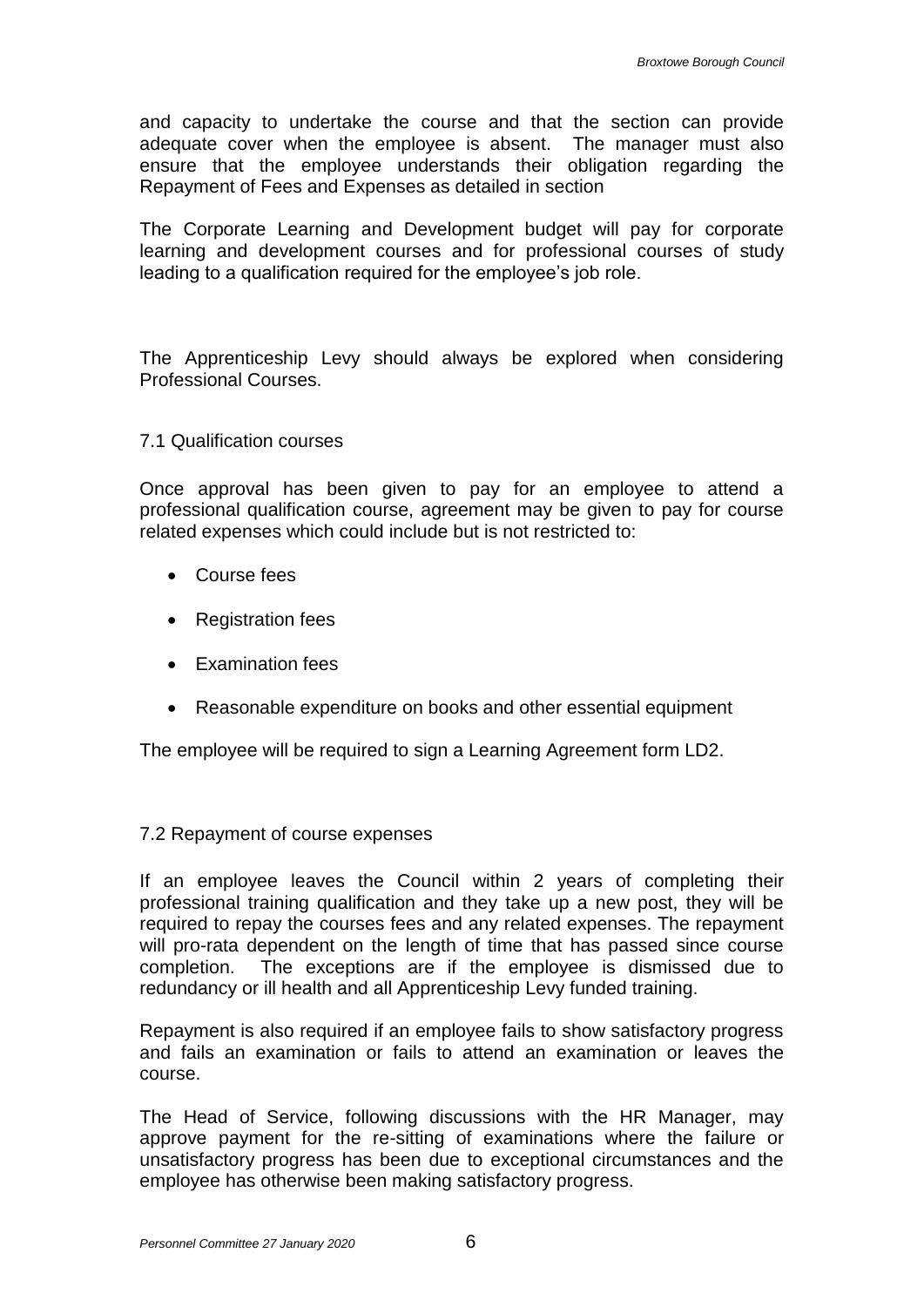The Council will reclaim 100% of any assistance given where the employee leaves during the course.

Repayments will exclude the salary paid in respect of the time spent studying.

Recovery of the costs will be made through a payment plan agreed with the employee.

The employee will be required to sign a Learning Agreement form LD2 agreeing to these conditions before course expenditure is approved.

#### <span id="page-8-0"></span>**8. Financial Assistance**

#### <span id="page-8-1"></span>8.1 Loans for Learning

Loans for Learning are available to employees to undertake courses of study that would not normally be supported as an essential requirement of their current job at the Council. A loan for learning is interest free and available at the discretion of the Council's HR Manager subject to sufficient funding being available.

A Loan for Learning Application form LD3 should be submitted to the HR Manager.

The full repayment of the loan would normally be required over a 12-month period from the date of the loan by monthly deductions directly through Payroll.

If an employee in receipt of a loan terminates their employment with the Council before the loan is repaid, the remaining loan must be repaid in full. Recovery of the loan will be made through a payment plan agreed with the employee.

#### <span id="page-8-2"></span>**9. Additional levels of assistance**

#### <span id="page-8-3"></span>9.1 Payment and Expenses

Employees attending an approved learning and development activity are entitled to receive payment of normal earnings whilst attending the event When attending training courses outside contracted working hours, part time employees should be paid on the same basis as full-time employees.

Claims for expenses should be made in the usual way as per the Travel and Subsistence Policy.